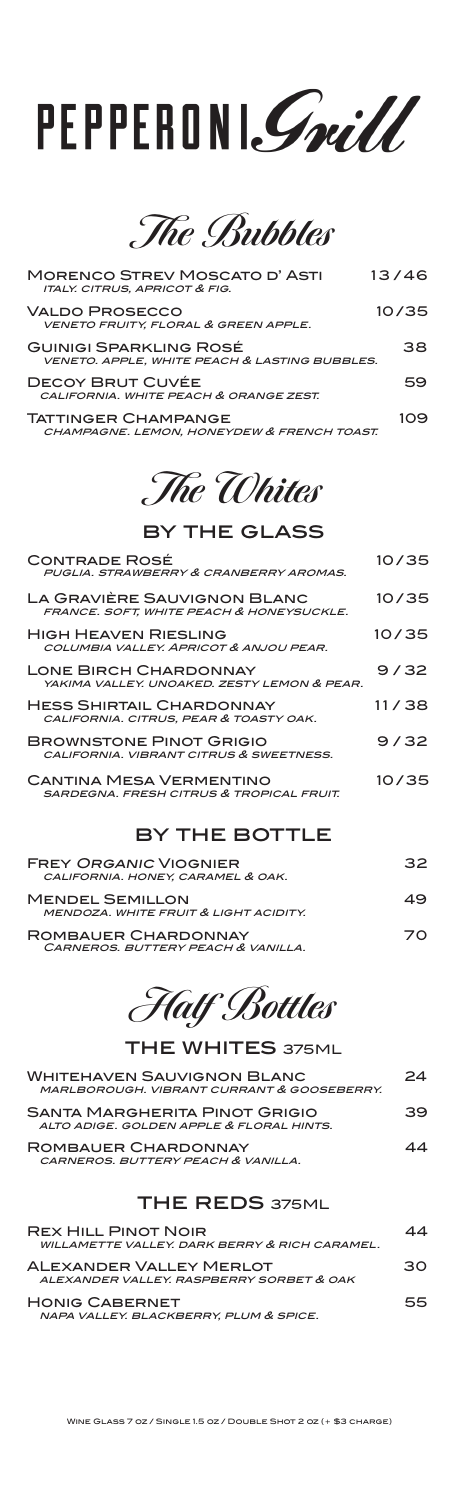# PEPPERONI. Smill

**The Reds**

by the glass

| <b>HOUSE RED</b><br><b>CURATED ROATING SELECTION.</b>                           | 9/32  |
|---------------------------------------------------------------------------------|-------|
| <b>HEAVYWEIGHT CABERNET</b><br>CALIFORNIA. BLACK FRUIT, VANILLA & CHOCOLATE.    | 10/35 |
| <b>MOUNTAIN CUVEE CAB BLEND</b><br>SONOMA, LUSH & SMOOTH OAK & VANILLA.         | 15/50 |
| <b>CETAMURA CHIANTI</b><br>TUSCANY. SWEET BERRIES, DRIED ROSE & HERB.           | 11/38 |
| <b>CARICATURE ZINFANDEL</b><br>LODI. RICH BLACKBERRY, HINTS OF SPICE.           | 12/41 |
| <b>LAPIS LUNA PINOT NOIR</b><br><b>NORTH COAST. BOYSENBERRY &amp; SPICE.</b>    | 11/38 |
| <b>GASSIER CÔTES DU RHÔNE</b><br><b>FRANCE. DARK FRUIT &amp; PRUPLE FLOWER.</b> | 12/41 |

### by the bottle **The Worldy Reds**

| $\sigma$ . The second $\sigma$ corrected by $\sigma$                                                       |     |
|------------------------------------------------------------------------------------------------------------|-----|
| G.D. VAJRA LANGHE ROSSO<br>PIEDMONT. NEBBIOLO, BARBERA & DOLCETTO BLEND.<br>RED FRUIT, BLACK PLUM & SPICE. | 46. |
| MOLLYDOOKER BLUE EYED BOY<br>AUSTRALIA. SHIRAZ. SPICY BLACK FRUIT, LONG FINISH.                            | 89  |
| <b>SOR UGO AIA VECCHIA SUPER TUSCAN</b><br><b>BOLGHERI, BLACK CHERRY &amp; SPICE.</b>                      | 68  |
| <b>PRODUTTORI DEL BARBARESCO</b><br>PIEDMONT. RASPBERRY, WHITE PEPPER & STAR ANISE.                        | 78  |
| ODDERO BAROLO "ROCCHE DI CASTIGLIONE" 129<br>PIEDMONT, FINE TANNINS & LONG FINISH.                         |     |
| <b>LUIGI RIGHETTI AMARONE</b><br><b>VENETO. VANILLA &amp; TOBACCO, LONG ELEGANT FINISH.</b>                | 80  |
| <b>BERTANI AMARONE DOCG</b><br><b>VENETO. INTENSE &amp; DRY RED FRUIT FLAVORS.</b>                         | 192 |

**The American Reds** 

| <b>SHAFER "TD 9" MERLOT BLEND</b><br>NAPA VALLEY. RICH & DENSE, VIBRANT RED FRUIT.   | 98  |
|--------------------------------------------------------------------------------------|-----|
| <b>PURPLE HANDS PINOT NOIR</b><br><b>WILLAMETTE VALLEY, RASPBERRY &amp; TOBACCO.</b> | 89  |
| <b>GOLDENEYE PINOT NOIR</b><br>GOWAN CREEK, BLACKBERRY PIE & DRY RED FRUIT.          | 130 |
| <b>PAPILLON BY ORIN SWIFT</b><br>NAPA VALLEY, AMERICAN BORDEAUX, BOLD FRUIT.         | 121 |
| <b>HESS ALLOMI CABERNET</b><br>NAPA VALLEY, AROMATIC CURRANT & BLACKBERRY.           | 70  |
| <b>HILLARY GOLDSCHMIDT CABERNET</b><br>OAKVILLE. CHERRY VANILLA, PLUM & MOCHA.       | 80  |
| <b>GHOST BLOCK CABERNET</b><br>NAPA VALLEY. BOLD & DRY, OAK VANILLA & TOBACCO.       | 94  |
| STAG'S LEAP ARTEMIS CABERNET<br>NAPA VALLEY, DARK CHOCOLATE & BLACK CHERRY.          | 111 |
| <b>CAYMUS CABERNET</b><br>NAPA VALLEY, DARK CHERRY, CASSIS & WARM VANILLA.           | 132 |
| <b>FAR NIENTE CABERNET</b><br>NAPA VALLEY, BOYSENBERRY PIE & TOASTED OAK.            | 187 |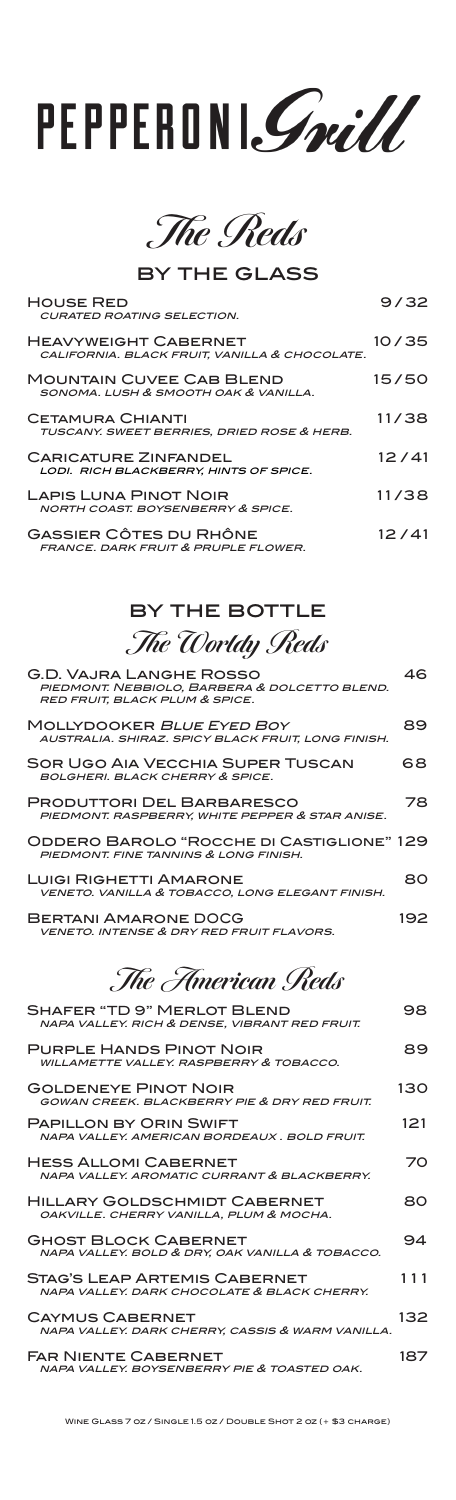## PEPPERONI. Grill

**Crafted Cocktails**

| <b>PERFECT MARGARITA</b><br>MI CAMPO REPOSADO, GRAND MARNIER,<br><b>FRESH LIME JUICE &amp; AGAVE NECTAR.</b>                                                                 | 13              |
|------------------------------------------------------------------------------------------------------------------------------------------------------------------------------|-----------------|
| <b>NEW VINTAGE</b><br>BEEFEATER PINK GIN, CARPANO WHITE VERMOUTH,<br><b>LEMON &amp; FOAM.</b>                                                                                | 11              |
| <b>SUMMER SHANDY</b><br>ALL DAY VACAY, HOUSE MADE LIMONCELLO<br>& FRESH LEMON JUICE.                                                                                         | 9               |
| <b>AMERICANO</b><br><b>BONANTO APERITIVO, CARPANO ROSSO</b><br><b>VERMOUTH, &amp; SODA WATER.</b>                                                                            | 9               |
| <b>FRESH WATER</b><br>21 SEEDS JALAPENO CUCUMBER TEQUILA.<br><b>WATERMELON PUREE. FRESH LIME JUICE. SIMPLE SYRUP.</b>                                                        | 1O              |
| SIGNATURE SANGRIA<br>STRAWBERRY, ORANGE LIQUEUR, PEACH SCHNAPPS<br>& BRANDY.                                                                                                 | 9               |
| <b>ITALIAN MULE</b><br>COINTREAU, APEROL, HOUSE MADE LIMONCELLO<br>& GINGER BEER.                                                                                            | 9               |
| SMOKE & WHISKEY OLD FASHIONED<br><b>SAME OLD MOSES BOURBON, WINSHIP'S TOBACCO</b><br>BITTERS, ANGOSTURA ORANGE BITTERS, BROWN SUGAR<br>SIMPLE SYUP, CEDAR WOOD SMOKED GLASS. | 12 <sup>2</sup> |
| RUM FIZZ<br>MAGGIE'S FARM FALERNUM, DEAD PARROT<br>COCONUT RUM, ORGEAT, SODA WATER, LIME & FOAM.                                                                             | 1O              |

**Beer on Tap**

| EVERYTHING RHYMES WITH ORANGE IPA 7<br>6.5 ABV. ROUGHTAIL. OKC. JUICY, CITRUSY HOPS. |  |
|--------------------------------------------------------------------------------------|--|
| <b>NEON SUNSHINE</b><br>5.5 ABV. STONE CLOUD, OKC. ORANGE PEEL & CORIANDER.          |  |
| <b>FOUNDERS ALL DAY VACAY</b><br>4.6 ABV .SESSION WHEAT ALE, SPICY AROMA.            |  |
| <b>SEASONAL CRAFT ROTATOR</b><br>ASK YOUR SERVER FOR CURRENT SELECTION.              |  |

**Bottled & Canned Beer**

| <b>PERONI</b><br>5.1 ABV. CLEAN. CRISP SUBTLE CITRUS.                         |    |
|-------------------------------------------------------------------------------|----|
| <b>CIDER BOYS FIRST PRESS</b><br>5.0 ABV. CRISP, TART FRUIT.                  | 6. |
| <b>MODELO ESPECIAL</b><br>4.4 ABV, ORANGE BLOSSOM & HONEY.                    | 6  |
| LA FIN DU MONDE<br>8.7 ABV, BELGIAN STYLE TRIPLE ALE, ORANGE & SPICE.         | 8  |
| UROBOROS STOUT<br>8.5 ABV. ANTHEM, OKC. CREAMY, ROASTED CHOCOLATE.            | 7  |
| <b>MOUNTAIN BEACH SOUR</b><br>4.5 ABV. BRECKENRIDGE. PINEAPPLE, LIME & GUAVA. | 7  |
| VANESSA HOUSE 401K<br>5.1 ABV. OKC. GENTLE HOPS, FLORAL & CITRUS NOTES.       | 7  |
| <b>BUD LIGHT</b>                                                              | 5  |
| <b>COORS LIGHT</b>                                                            | 5  |
| <b>MICHELOB ULTRA</b>                                                         | 5  |

Wine Glass 7 oz / Single 1.5 oz / Double Shot 2 oz (+ \$3 charge)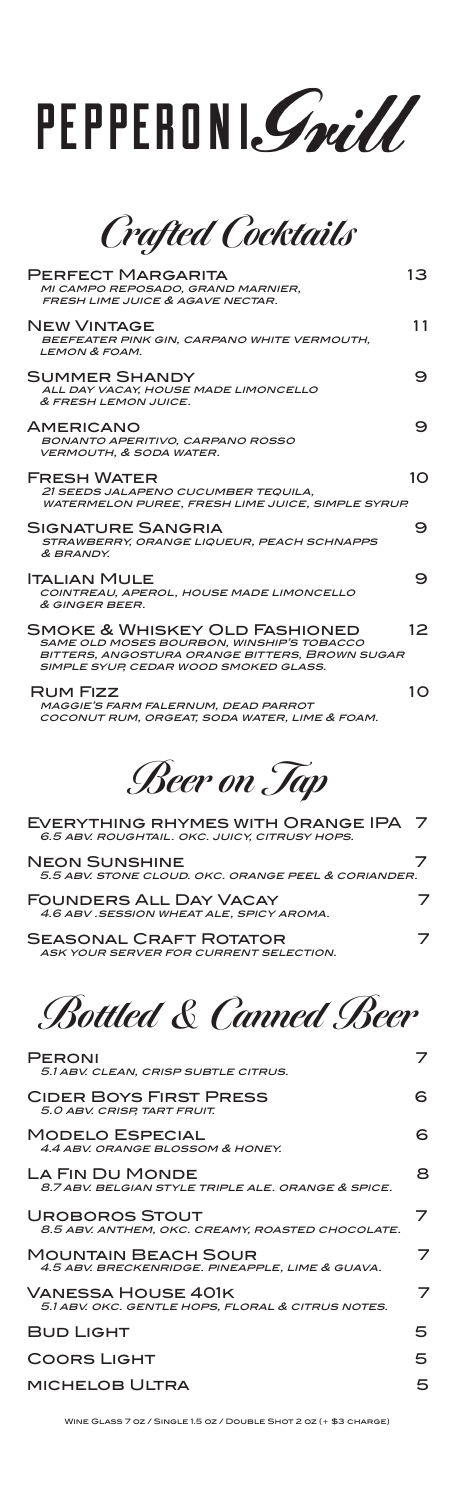

**After Dinner Drinks**

| <b>BRANDY ICE</b><br>SIGNATURE RECIPE, CARAMEL & CHOCOLATE.                                          | 10   |
|------------------------------------------------------------------------------------------------------|------|
| <b>ESPRESSO MARTINI</b><br>PRAIRIE COFFEE LIQOUR. CRÈME DE CACAO. CREAM.                             | 8    |
| <b>SAMBUCA</b><br>SERVED NEAT, ROCKS, ONE ROCK OR HOLY TRINITY.                                      |      |
| <b>HOUSE MADE LIMONCELLO</b><br>SERVED NEAT, ROCKS OR ONE ROCK.                                      | 5    |
| <b>DRAMBUIE</b><br>SERVED NEAT, ROCKS OR ONE ROCK.                                                   |      |
| QUINTA DO NOVAL BLACK PORT<br>19.5 ABV. BRIGHT BERRIES & WARM SPICES.<br><i>3 OUNCE POUR.</i>        | 8.   |
| Dessert Selection                                                                                    |      |
| <b>FLOURLESS CHOCOLATE TORTE</b><br><b>WITH RASPBERRY &amp; CHOCOLATE DRIZZLE.</b>                   | 7.25 |
| CRÈME BRÛLÉE<br><b>VANILLA BEAN CUSTARD TOPPED WITH</b><br><b>CARAMELIZED SUGAR.</b>                 | 725  |
| TIRAMISU CHEESECAKE<br><b>BROWN SUGAR ESPRESSO CHEESECAKE WITH</b><br><b>LAYERS OF LADY FINGERS.</b> | 8.25 |
|                                                                                                      | ラヘニ  |

Cinnamon Raisin Bread Pudding 7.25 finished with bourbon sauce.



monday - friday 3pm - 6pm

**Sip**

PERONI 4 HOUSE WINE 5 SIGNATURE SANGRIA 6

**Savor** half price select starters

ITALIAN NACHOS CRISPY MOZZARELLA **BRUSCHETTA** SPINACH & ARTICHOKE DIP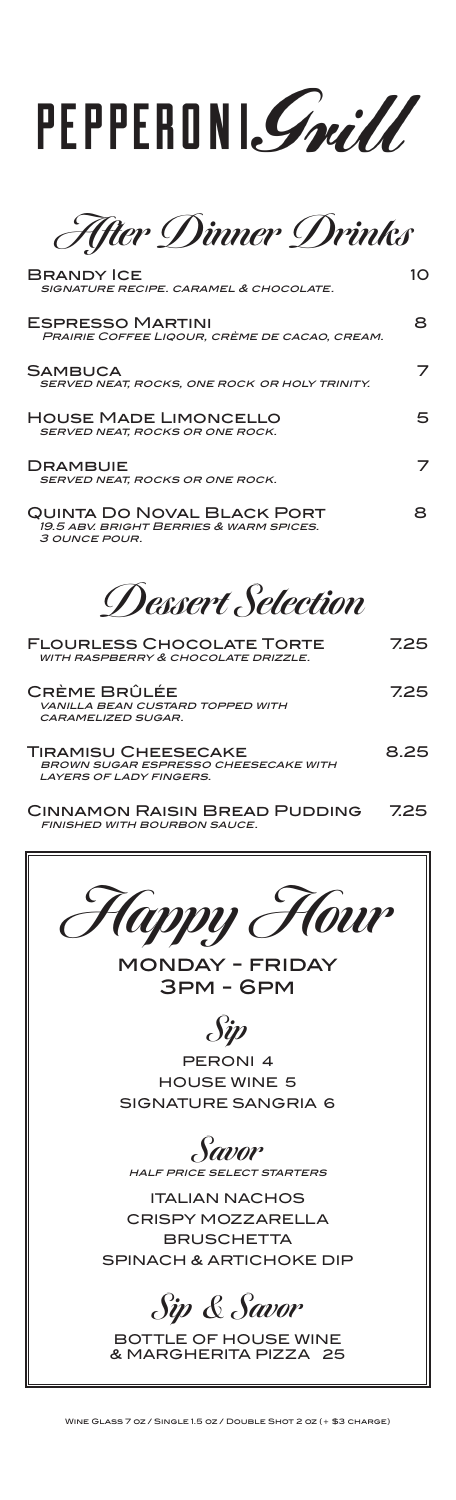# PEPPERONI. Grill

**Vodka** 

| <b>TITOS</b>                   | 7 |
|--------------------------------|---|
| <b>CIROC</b>                   | 9 |
| <b>STOLICHNAYA</b>             | 7 |
| <b>CHOPIN</b>                  | 9 |
| <b>BELVEDERE</b>               | 8 |
| <b>GREY GOOSE</b>              | 9 |
| <b>KETEL ONE</b>               | 8 |
| <b>KETEL ONE CUCUMBER MINT</b> | 8 |
| <b>360 MADAGASCAR VANILLA</b>  | 8 |
| <b>360 GEORGIA PEACH</b>       | 8 |
| <b>ROLLING STILL LAVENDAR</b>  | 8 |
| <b>SKYY PINEAPPLE</b>          | 8 |

### **Scotch**

| ARDBEG AN OA SINGLE MALT            | 14 |
|-------------------------------------|----|
| <b>BRUICHLADDICH PORT CHARLOTTE</b> | 15 |
| <b>GLENMORANGIE LASANTA</b>         | 10 |
| <b>GLENLIVET 12 YEAR</b>            | 11 |
| <b>FAMOUS GROUSE</b>                |    |

## **Bourbon & Whiskey**

| <b>HIGH WEST "AMERICAN PRAIRIE"</b>     | 11              |
|-----------------------------------------|-----------------|
| SAME OLE MOSES LOCAL. GUTHRIE, OK.      | 10              |
| <b>STRANAHANS BLUE PEAK SINGLE MALT</b> | $13 \,$         |
| <b>BASIL HAYDEN</b>                     | 12 <sup>2</sup> |
| <b>WHISTLE PIG 12 YEAR RYE</b>          | 22              |
| <b>WOODFORD RESERVE</b>                 | 9               |
| <b>MAKERS MARK</b>                      | 7               |
| <b>EAGLE RARE SINGLE BARREL</b>         | 8               |
| <b>BLANTONS SINGLE BARREL</b>           | 13              |
| <b>BASIL HAYDEN DARK RYE</b>            | 12 <sup>2</sup> |
| KNOB CREEK100                           | 9               |
| <b>SAZERAC RYE</b>                      | 8               |
| OKLAHOMA CROWN CLUB 7 YEAR              | 9               |